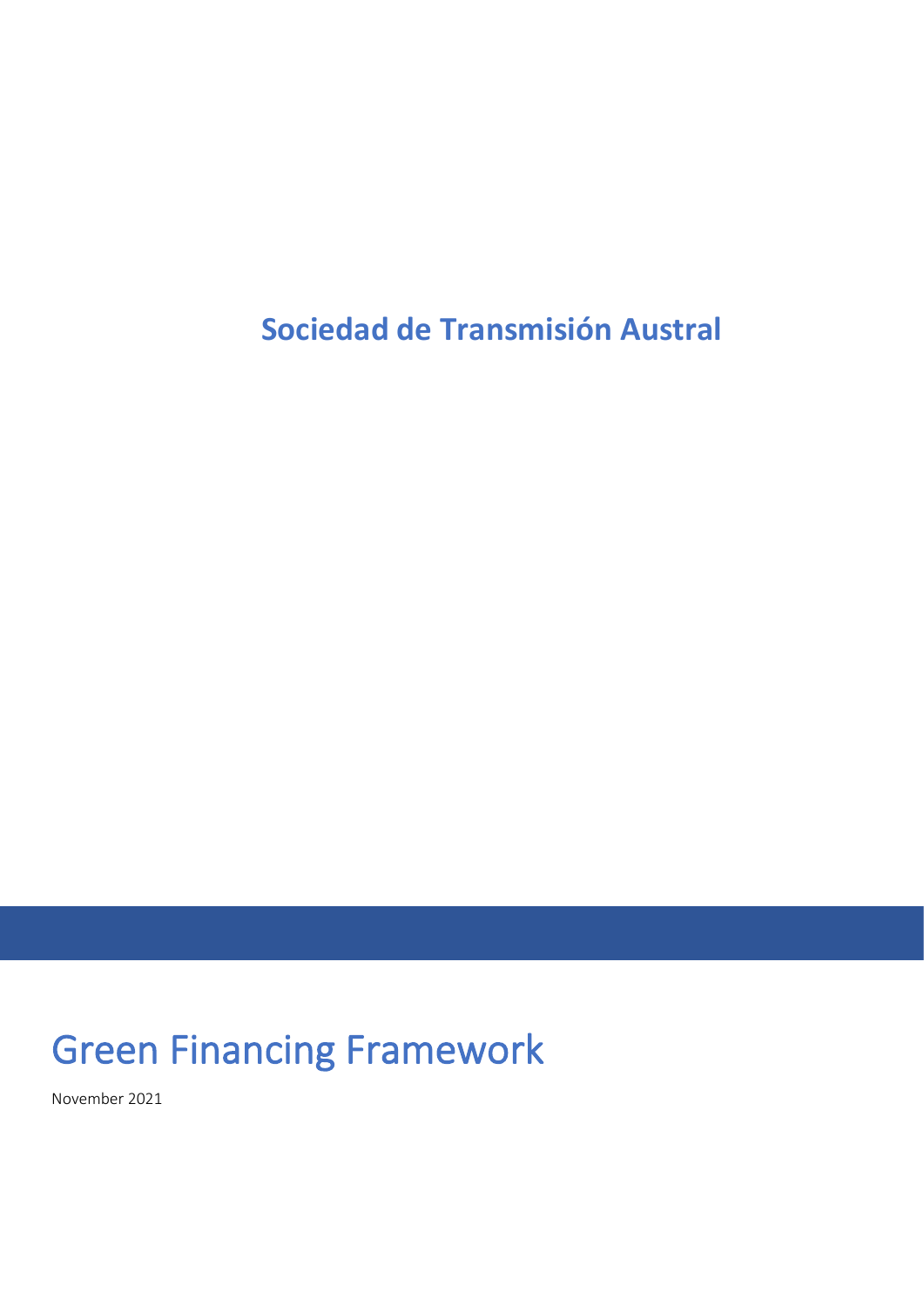# <span id="page-1-0"></span>**Table of Contents**

| 1.             |  |  |  |
|----------------|--|--|--|
| 1.1            |  |  |  |
| 1.2            |  |  |  |
| 2.             |  |  |  |
| 3 <sub>1</sub> |  |  |  |
| 3.1            |  |  |  |
| 3.2            |  |  |  |
| 3.3            |  |  |  |
| 3.4            |  |  |  |
| 4.             |  |  |  |
| 5.             |  |  |  |
|                |  |  |  |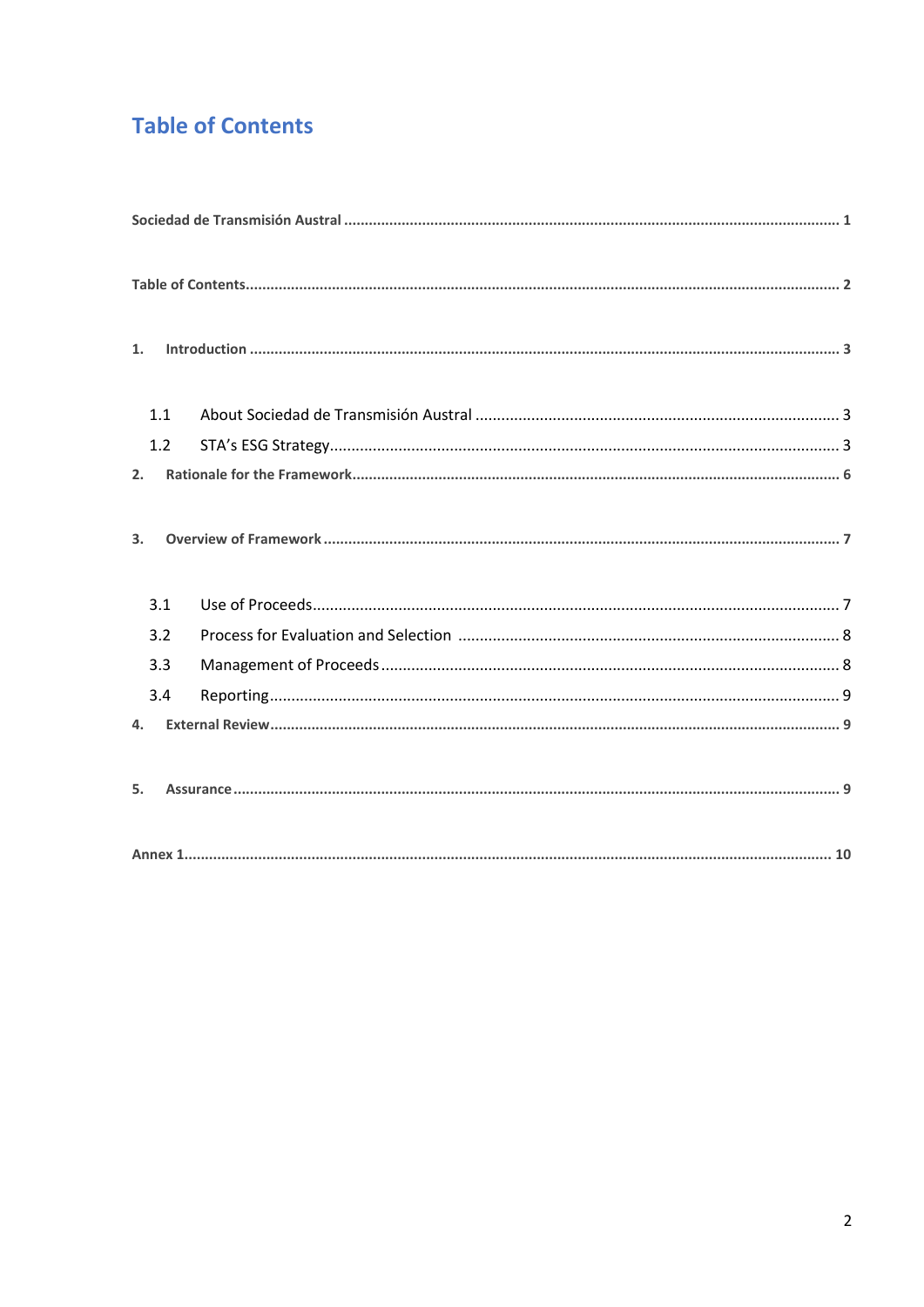# <span id="page-2-0"></span>**1. Introduction**

#### <span id="page-2-1"></span>1.1 About Sociedad de Transmisión Austral

Sociedad de Transmission Austral ("STA" or "Company") is a privately held (sociedad anónima cerrada) power transmission company, incorporated and existing under the laws of Chile, since December 30<sup>th</sup>, 2019. As per the requirements of the amended Chilean Electricity Law, STA was formed through a spinoff from its indirect controlling shareholders and integrated power utilities company Grupo Saesa. STA operations are located in Chile, specifically in the regions of Antofagasta, Atacama and Coquimbo in the north, O'higgins, Ñuble, Bio Bio in the center, and Los Lagos and Los Rios in the south. All power transmission revenues are derived from regulated and unregulated services, with infrastructure comprising of 1,852 kilometers of high voltage circuit lines, 2,372 electric towers, 6,179 electric poles and 87 substations.

Through its group companies, Grupo Saesa is engaged in the electricity distribution and transmission business and to a lesser extent in the power generation business, being controlled by Inversiones Eléctricas del Sur S.A., the investee of the Ontario Teachers' Pension Plan Board (OTPP) and Alberta Investment Management Corp (AIMCo). Grupo Saesa's structure is operationally decentralized and centrally managed. This allows companies to maintain their presence and proximity to customers in the different concession areas.



*Below find main projects under operation and construction as of November 2021:*

### <span id="page-2-2"></span>1.2 STA's ESG Strategy

As an operating company under Grupo Saesa, STA has adopted Grupo Saesa's Sustainability Policy<sup>1</sup>. Sustainability is one of the fundamental values that guide Grupo Saesa's activities and form a central part of the Group's business strategy. This means that social, environmental, and economic performance is managed responsibly with current and future needs of the Company's stakeholders being met.

To better respond to the major challenges facing the energy industry in the current context, in 2020 STA launched a new sustainable development strategy based on three fundamental pillars: responsible operation, environmental friendliness, and energy expansion.

<sup>1</sup> https://web.gruposaesa.cl/documents/20121/0/Sustainability+Report+Grupo+Saesa+2020.pdf/4a27ccd2-8638-1bc1-1097 a35eca55205b?t=1632258036015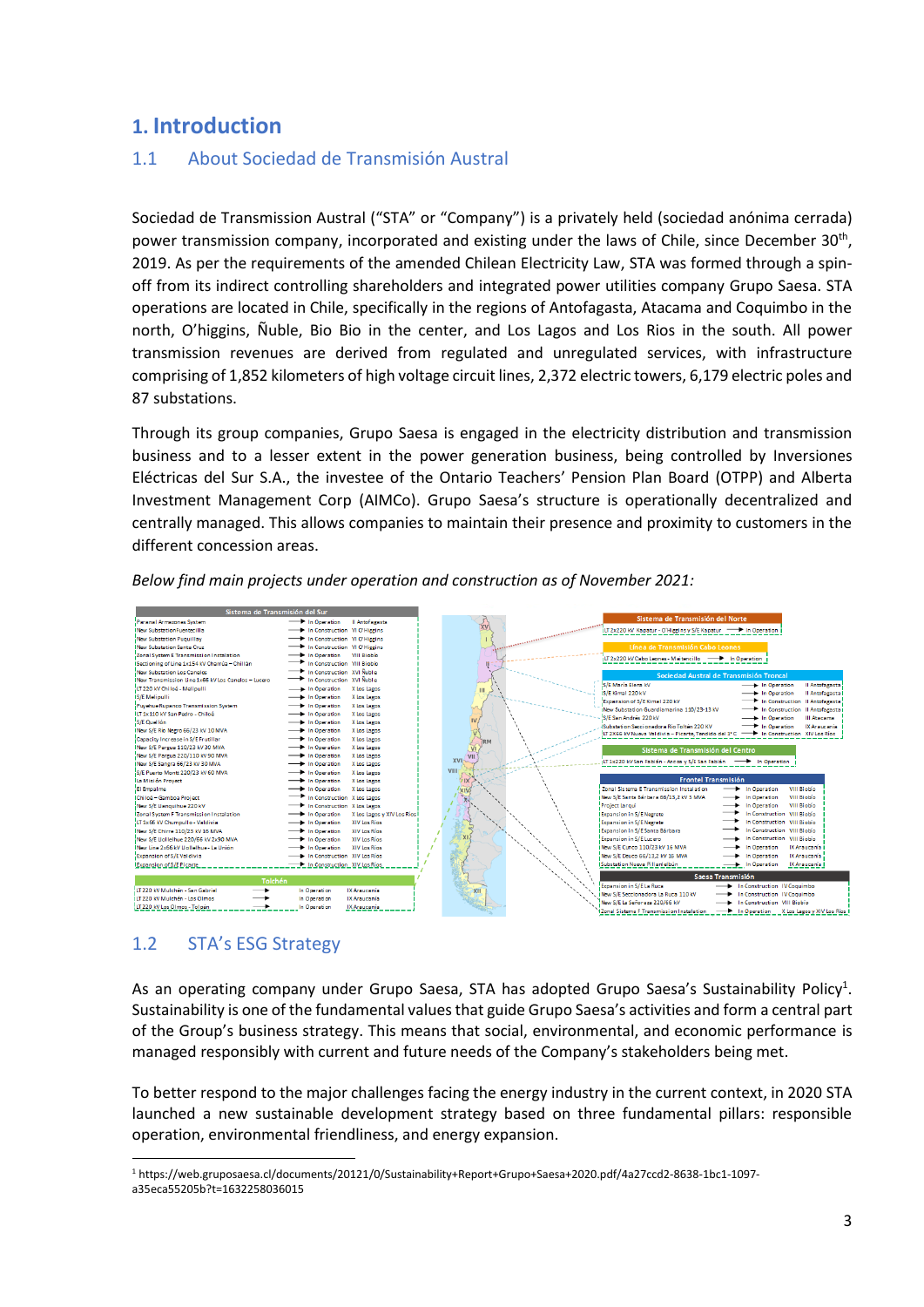

**Responsible Operation**: Together with our employees, suppliers, and contractors we supply energy to our customers every day, delivering a safe, modern, and quality service and ensuring regulatory compliance and environmental care.

**Environmental Friendliness**: We take care of our relationship with the community, engaging in continuous dialogue, potential labor developments, community sports, healthy living, and a safe and sustainable culture.

**Energy Expansion**: We offer services and sustainable alternatives to expand the use of electric power in our concession areas, accompanying energy replacement and ensuring supply in remote areas.

The STA sustainability policy is conducted by a Sustainability Committee, directed by the Corporate Affairs officer, which is composed of executive committee members with sessions reported to the Board of Directors on a 6-month basis. In terms of environmental impact, mitigation and risk management, plans are contemplated within the Risk Management Program of the Company, where twice a year all strategic risks are reported to the Board and action plans are presented. Monthly meetings with the Transmission Business manager for follow ups are also conducted.

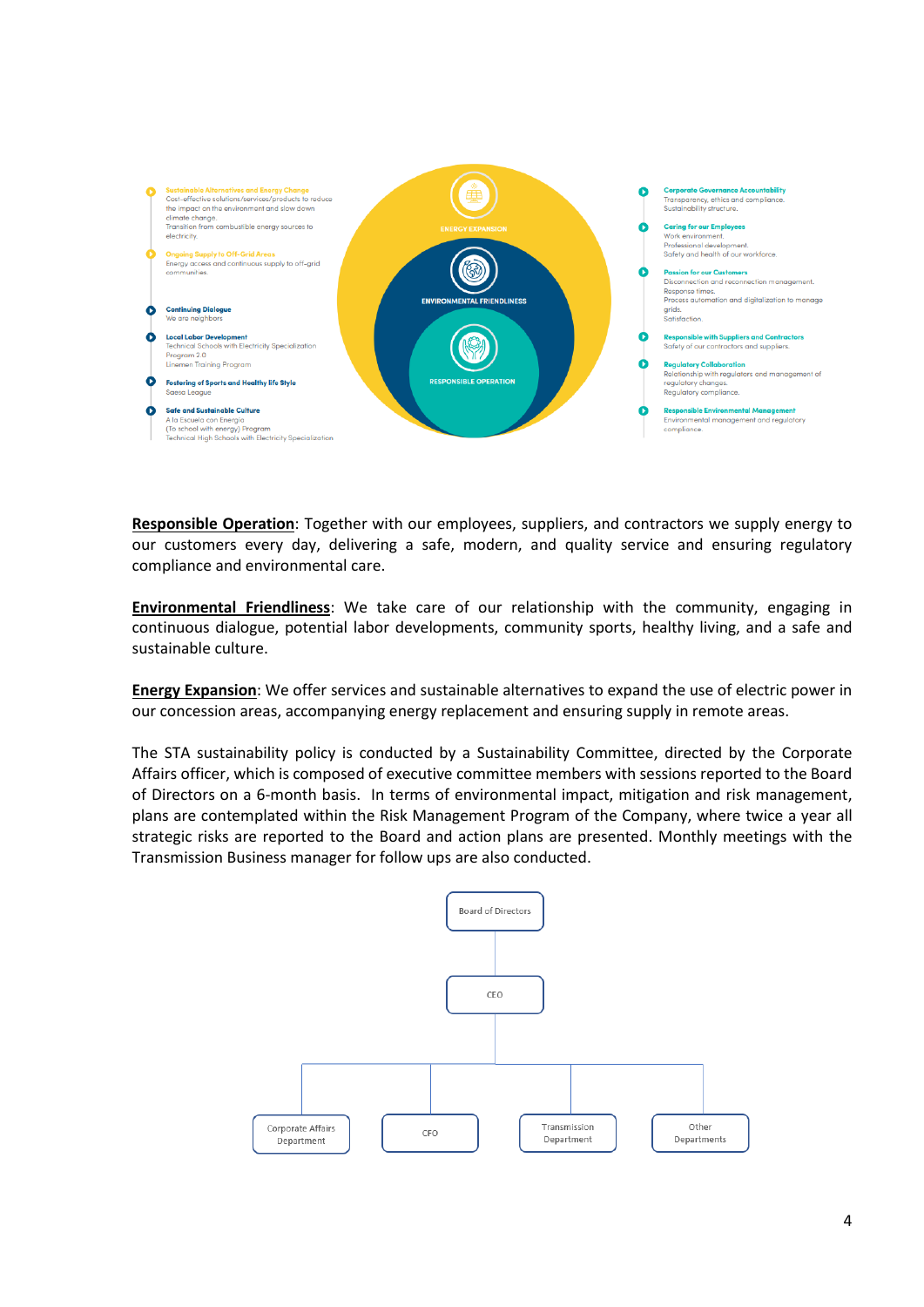#### **Shareholder Decarbonization Commitment**

In line with its sustainability strategy, Grupo Saesa has conducted a GHG inventory to measure its Scope 1 and 2 GHG footprint from 2019 to present across Grupo Saesa companies, including STA. STA will use the results of this inventory to inform its GHG management program moving forward. This will include setting relevant emissions targets soon and will also directly inform broader investor objectives. As noted below, Grupo Saesa's investors are actively engaging with their portfolio companies on the topic of carbon emissions.

AIMCo: As per its 2020 TCFD Report<sup>2</sup>, AIMCo continues to engage with issuers, individually and collaboratively, to better understand their climate strategy and processes to mitigate exposure to climate change risks. The Infrastructure & Renewable Resources portfolio has invested \$3.7 billion in low-carbon assets with 95% of the Canadian office assets having green building certifications.

**OTPP:** In September 2021, Ontario Teacher's Pension Plan announced targets to reduce portfolio carbon emissions intensity by 45% by 2025 and two-thirds (67%) by 2030 as part of its journey to achieve net zero investment activities by 2050.<sup>3</sup>

#### **Social and Environmental Assessment Process**



To evaluate the possible socio-environmental impacts that a project could have, the Company's Environment Area of the Corporate Affairs Department carries out third party consultant "Stakeholder Surveys". The purpose of these surveys is to be able to cross-reference information that is available on public service pages with field work results. Thereafter, findings are reflected as components of "Human Environment", in the Company's Environmental Impact Statement.

STA works with "Stakeholder Survey" reports and "Environmental Pre-feasibility Reports", which are the main inputs used to gather a deeper understanding about an investment area and raise early warning signs, where a potential project could be built. Finally, and after analyzing this information, actions are carried out in the field related to environmental evaluation and social impact.

Additionally, the Company maintains a platform called Integrated Environmental Management System (known in Spanish as SIGEA), which is an environmental management software where all environmental commitments and obligations of transmission projects that have Environmental Qualification Resolution (known in Spanish as RCA<sup>4</sup>) are administered. The "Verifiers" are loaded into SIGEA to monitor compliance. This system seeks to show the status of compliance with the commitments established in each Environmental Qualification Resolution, according to the construction and operation phase of the Projects.

<sup>2</sup> https://assets.ctfassets.net/lyt4cjmefjno/7IwoTGpMYtIK3KMXI6sflL/ce7de5414cc2544cc24797bf99159142/TCFDReport-2020.pdf

<sup>3</sup> https://www.otpp.com/news/article/a/ontario-teachers-releases-ambitious-interim-net-zero-targets

<sup>4</sup> The RCA is an administrative document that is obtained once the environmental impact assessment process is completed, which is coordinated by the Environmental Assessment Service of Chile (known in Spanish as SEA).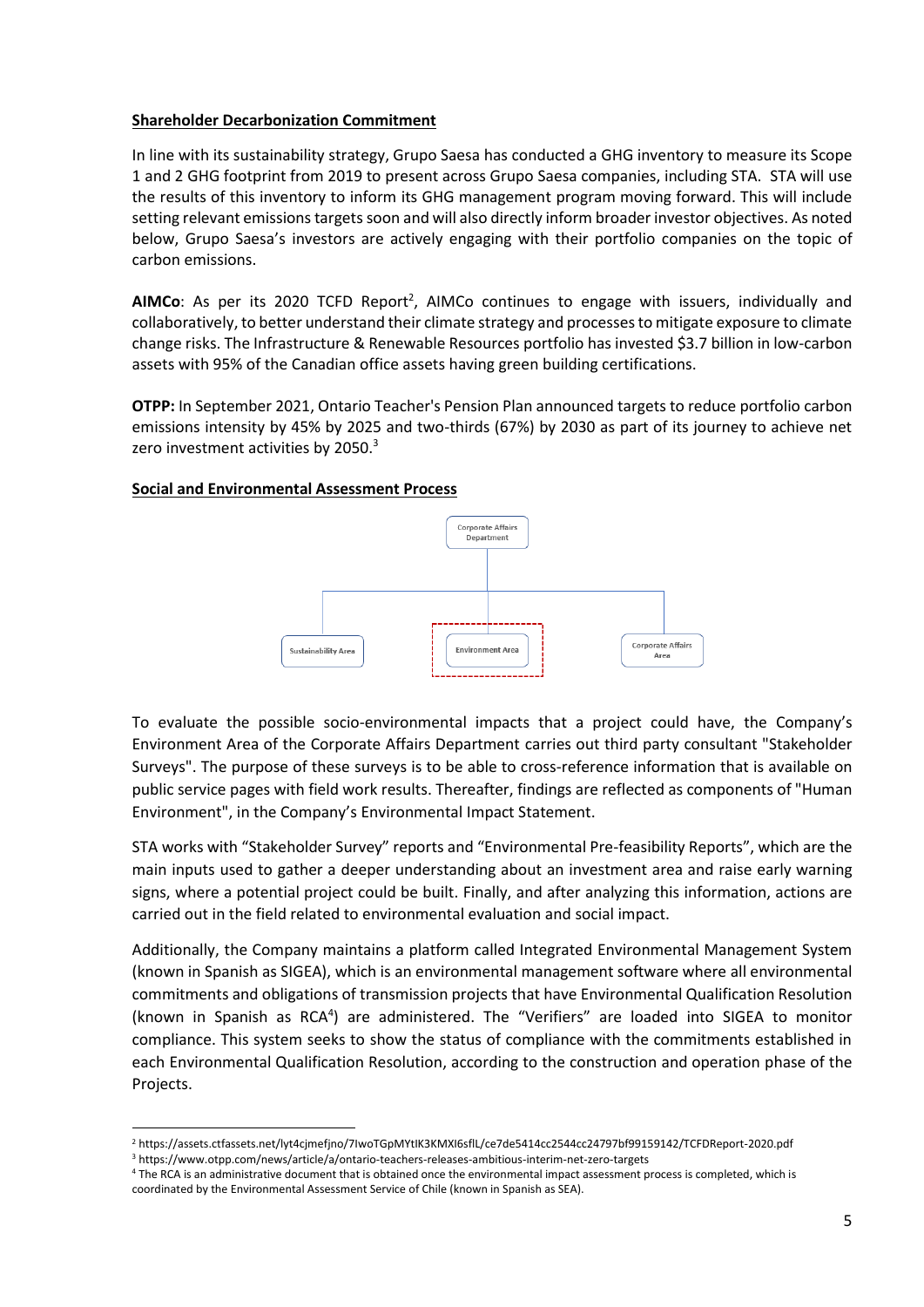#### **Alignment to Chile's National Energy Strategy**

To support Chile's national climate and energy strategy, STA is making critical investments in energy transmission infrastructure, as a key enabler of transitioning the grid and facilitating connections of renewable power across the country. Chile has committed to reducing its CO2 emissions per unit of GDP by 30% by 2030 (from 2007 levels), along with a commitment to switch to renewable energy sources in cooperation with utility companies, aiming to generate 70% of electricity through renewable energy by 2030 and close Chile's coal-fired generational plants by 2040<sup>5</sup>. The country has also recently updated its Nationally Determined Contribution (NDC) under the Paris Climate Agreement to reach net zero carbon emissions as a country by 2050. The development and expansion of transmission infrastructure is vital to ensure the continued supply of power at pace with new renewable power generation assets coming online, the avoidance of curtailment of renewable energy, and the achievement of Chile's renewable energy and climate goals.

# <span id="page-5-0"></span>**2. Rationale for the Framework**

Aiming to enhance the power of STA to address environmental issues while effecting positive change, STA has created this Green Financing Framework ("Framework"). Through this Framework, the Company expects to contribute with the development of green financing solutions, with the objective of raising funds for new and existing projects which provide environmental benefits.

STA is determined to support the development of increased sustainable energy sources by promoting transmission activities that respect the environment, value the people involved and the life of local communities, while contributing to the social, environmental, and economic development of Chilean population.

This framework will be applicable to green instruments, which may include green bonds and/or loans of the Company, its affiliates and/or subsidiaries in the local and/or offshore markets ("Green Instruments").

Please note that the Framework provides a high-level approach to new Green Instruments. Potential capital providers should refer to the relevant documentation for any specific details relating to new issuance/loan.

<sup>5</sup> https://www.wri.org/insights/chiles-enhanced-climate-plan-sets-example-other-countries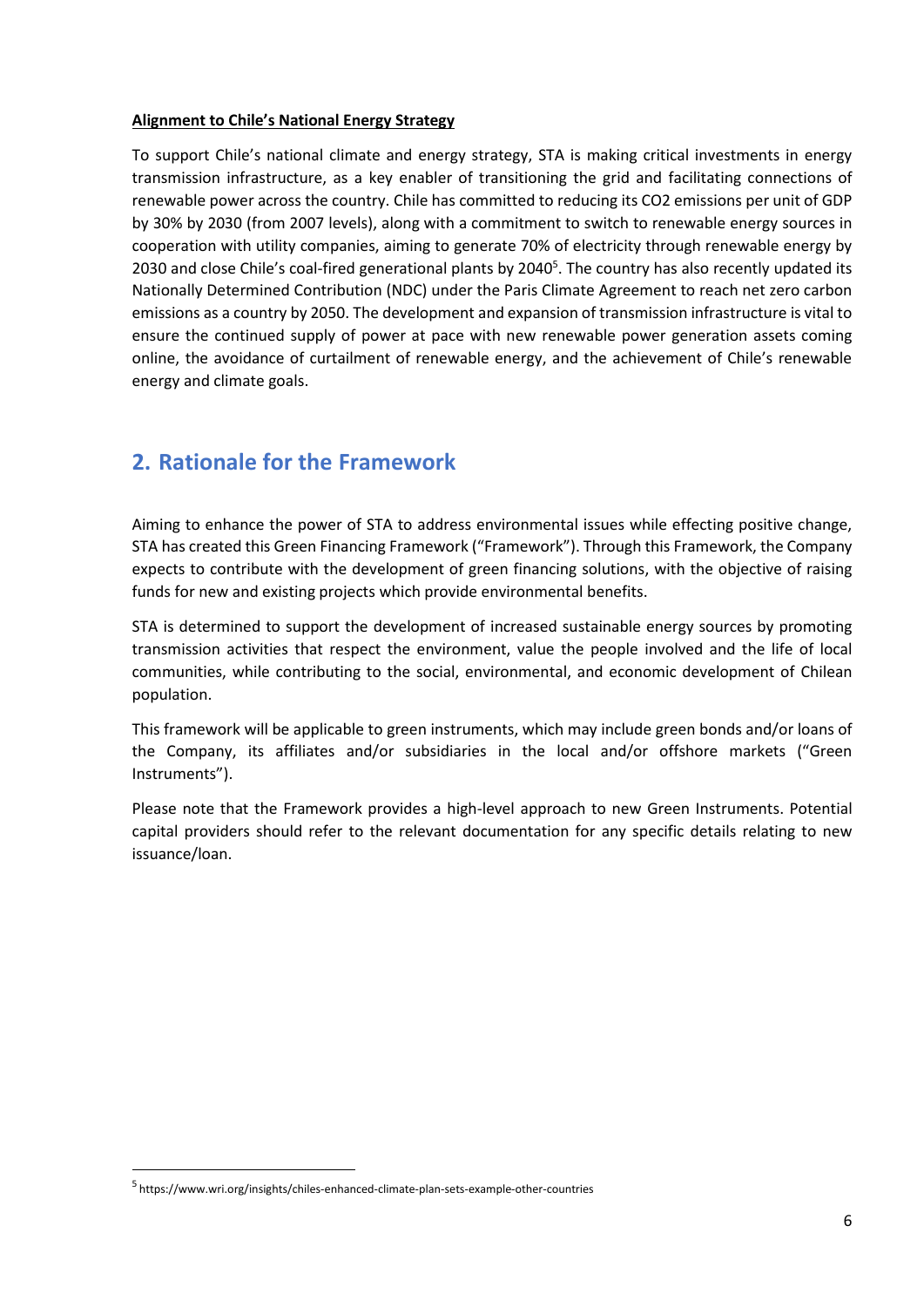# <span id="page-6-0"></span>**3. Overview of Framework**

Green Instruments are financing options where the proceeds are exclusively applied to finance or refinance green projects. The Green Bond Principles<sup>6</sup> (2021) ("GBP") administered by the International Capital Markets Association ("ICMA") recommend alignment with its core components. Likewise, the Green Loan Principles<sup>7</sup> (2021) ("GLP") provide guidelines for any type of loan instrument that finances or refinances green projects. The GBP and GLP (together the "Principles") outline eligible project categories for green projects.

The Principles are voluntary process guidelines that recommend transparency, disclosure and promote integrity for best practices when raising funds with Green bonds and/or loans. The Framework is aligned with the four core components of the GBP and GLP and contains the following structure:

- 1. Use of Proceeds
- 2. Process for Project Evaluation and Selection
- 3. Management of Proceeds
- 4. Reporting

### <span id="page-6-1"></span>3.1 Use of Proceeds

An amount equal to the net proceeds of the Company's Green Instruments will be used to finance and/or refinance, in whole or in part, new or existing green projects, assets or activities (hereafter "Eligible Green Projects").

These projects are in service of the STA carbon footprint reduction strategy and the strategic areas where the Company believes the most positive environmental impact can be made.

The Company anticipates that its Green Instruments will support the achievement of the United Nations Sustainable Development Goals, as noted below, and will fall within the Company's key sustainability priorities. Eligible green projects include projects and expenditures that meet, among others, the following eligibility criteria:

| <b>Eligibility</b>         | <b>Projects</b>                                                                                                                                                                                                                                                                                                                                                                                                                                                                                                                                                                                   | <b>Environmental</b>                                               | <b>SDG</b>               |
|----------------------------|---------------------------------------------------------------------------------------------------------------------------------------------------------------------------------------------------------------------------------------------------------------------------------------------------------------------------------------------------------------------------------------------------------------------------------------------------------------------------------------------------------------------------------------------------------------------------------------------------|--------------------------------------------------------------------|--------------------------|
| <b>Criteria</b>            |                                                                                                                                                                                                                                                                                                                                                                                                                                                                                                                                                                                                   | <b>Objectives</b>                                                  | <b>Alignment</b>         |
| Renewable<br><b>Energy</b> | Investments for projects relating to the construction,<br>installation, development, acquisition, maintenance<br>and/or operation of transmission infrastructure that<br>supports the connection of renewable energy sources<br>and facilitates the increased transmission of low-<br>carbon and renewable energy sources into the grid,<br>specifically the following sources:<br>Solar (PV)<br>Wind<br>۰<br>Hydro (small hydro, run-of-river, or<br>۰<br>lifecycle emissions of <100g CO2e/kWh<br>and/or power density >5W/m2)<br>Geothermal (direct emissions < 100g<br>CO <sub>2</sub> e/kWh) | Mitigation of<br>Climate Change<br>Adaptation to<br>Climate Change | <b>CLIMATE</b><br>ACTION |

<sup>6</sup> [Green Bond Principles, 2021, by International Capital Market Association.](https://www.icmagroup.org/assets/documents/Sustainable-finance/2021-updates/Green-Bond-Principles-June-2021-100621.pdf)

<sup>7</sup> [Green Loan Principles, 2021, by Loan Market Association.](https://www.lma.eu.com/application/files/9716/1304/3740/Green_Loan_Principles_Feb2021_V04.pdf)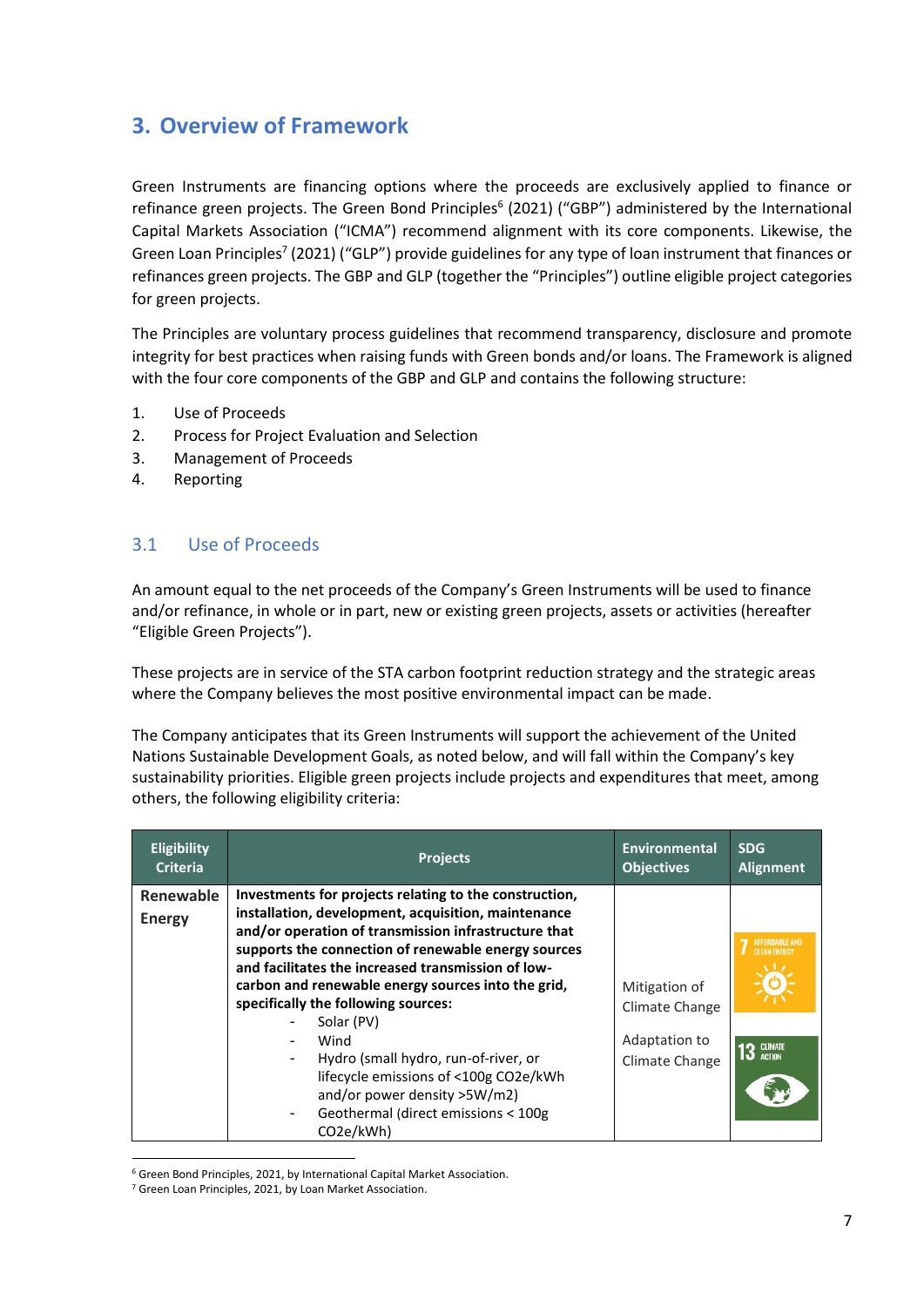| <b>Energy</b><br><b>Efficiency</b> | Investments related to energy efficiency<br>improvements to transmission infrastructure,<br>including but not limited to:<br>Installation, replacement, or refurbishment<br>of equipment relating to existing<br>transmission lines to increase energy<br>efficiency of network and substations and<br>reduce energy losses<br>GHG reducing network modifications to<br>increase energy efficiency, such as<br>increases in conductor capacity,<br>construction of new substations and<br>enhancements reducing energy losses in<br>transmission system<br>Smart sensors/meters, and automation<br>systems to improve energy efficiency of<br>the grid<br>Acquisition, connection, construction,<br>development and/or operation of<br>renewable energy storage and battery<br>systems | Mitigation of<br>Climate Change<br>Adaptation to<br>Climate Change | <b>IFFORDARI F AND</b><br><b>CLIMATE</b><br>13<br><b>ACTION</b> |
|------------------------------------|----------------------------------------------------------------------------------------------------------------------------------------------------------------------------------------------------------------------------------------------------------------------------------------------------------------------------------------------------------------------------------------------------------------------------------------------------------------------------------------------------------------------------------------------------------------------------------------------------------------------------------------------------------------------------------------------------------------------------------------------------------------------------------------|--------------------------------------------------------------------|-----------------------------------------------------------------|
|------------------------------------|----------------------------------------------------------------------------------------------------------------------------------------------------------------------------------------------------------------------------------------------------------------------------------------------------------------------------------------------------------------------------------------------------------------------------------------------------------------------------------------------------------------------------------------------------------------------------------------------------------------------------------------------------------------------------------------------------------------------------------------------------------------------------------------|--------------------------------------------------------------------|-----------------------------------------------------------------|

The Company will not finance projects that are solely dedicated to connecting and/or expanding production plants that are fossil-fuel based and/or have direct emissions >100 g CO2e/kWh, or that improve energy efficiency of fossil-fuel related projects.

### <span id="page-7-0"></span>3.2 Process for Evaluation and Selection

A Green Finance Committee (the "Committee") consisting of representatives from the Company's Sustainability, Treasury/Finance and Corporate Affairs teams shall be appointed and responsible for the assessment of eligible projects to use the Green Instrument funding, on an annual basis, to ensure they are in alignment with the Eligible Green Project categories and the scope set forth in this Framework, including relevant exclusions. From time to time, other representatives of STA may be admitted as additional members of the Committee. Projects identified will be brought to STA's CFO and Corporate Affairs Manager for final approval. The Committee will meet on a semiannual basis.

As part of STA's integrated Environmental Management System and Risk Management Program, project selection and evaluation include the consideration of community consultations via stakeholder surveys, environmental and social risks associated with transmission projects are assessed, reviewed, and reported to the Board on a 6-month basis.

### <span id="page-7-1"></span>3.3 Management of Proceeds

The Company will establish internal tracking systems to monitor and account for allocation of an amount equal to the net proceeds from the offering of the Green instrument(s) to (i) refinance the Green instrument(s) (the proceeds of which were initially used to finance Eligible Green Projects), and (ii) finance new Eligible Green Projects. Pending such allocation, the Company may use the funds for general corporate purposes, dividend payments and/or hold funds in cash or cash equivalents in accordance with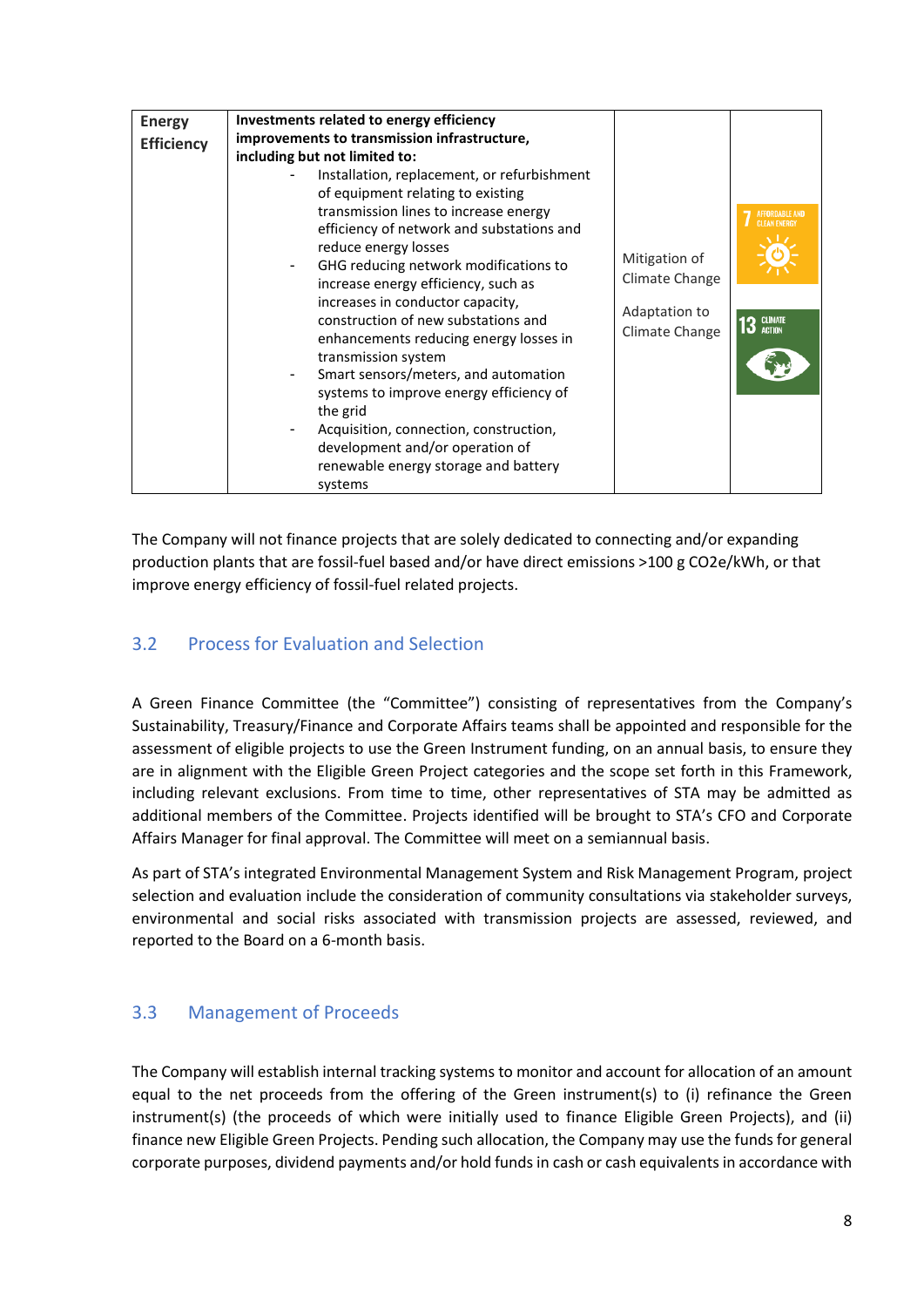STA's internal liquidity policy. The Company will not use any of the proceeds to finance fossil-fuel operations.

The Company intends to issue Green Instruments for Eligible Green Projects that have been originated and approved, however net proceeds may be used to refinance investments associated with Eligible Green Projects made by the Company in the 36 months preceding the issuance of a Green Instrument. The Company intends to utilize net proceeds within 36 months of an offering.

### <span id="page-8-0"></span>3.4 Reporting

Annually, until full allocation of the net proceeds from the offering of the Green instrument(s), STA will make available an allocation report on the following website https://web.gruposaesa.cl/sustentabilidad. STA will engage a third party to complete an annual verification of its allocation of net proceeds issued to Eligible Green Projects until full allocation. The annual allocation report will include details of:

- Amount of net proceeds allocated to Eligible Green Projects
- Project descriptions
- Amount of net proceeds not yet allocated to Eligible Green Projects
- Expected impact metrics, if available
- Other information deemed relevant by the Company

STA will provide information on environmental impact metrics for applicable Eligible Green Projects and if feasible and practical may provide information as per Annex I. This information will be publicly available on the STA corporate website at https://web.gruposaesa.cl/sustentabilidad.

# <span id="page-8-1"></span>**4. External Review**

The Company has mandated a consultant with experience in environmental, social, and corporate governance matters to provide a Second Party Opinion (SPO) on the environmental benefits of the Framework, as well as the alignment with the relevant Principles.

The SPO is available on [https://web.gruposaesa.cl/sustentabilidad.](https://web.gruposaesa.cl/sustentabilidad)

# <span id="page-8-2"></span>**5. Assurance**

The Annual Green Financing Report will be accompanied by (i) assertions by management that an amount equal to the net proceeds of the applicable Green Instruments were allocated to Eligible Projects, and (ii) a report from an independent third party in respect of its examination of management's assertions or an independent compliance review.

The Company undertakes to disclose all relevant information in compliance with relevant legislation, confidentiality agreements or conflicts of interest.